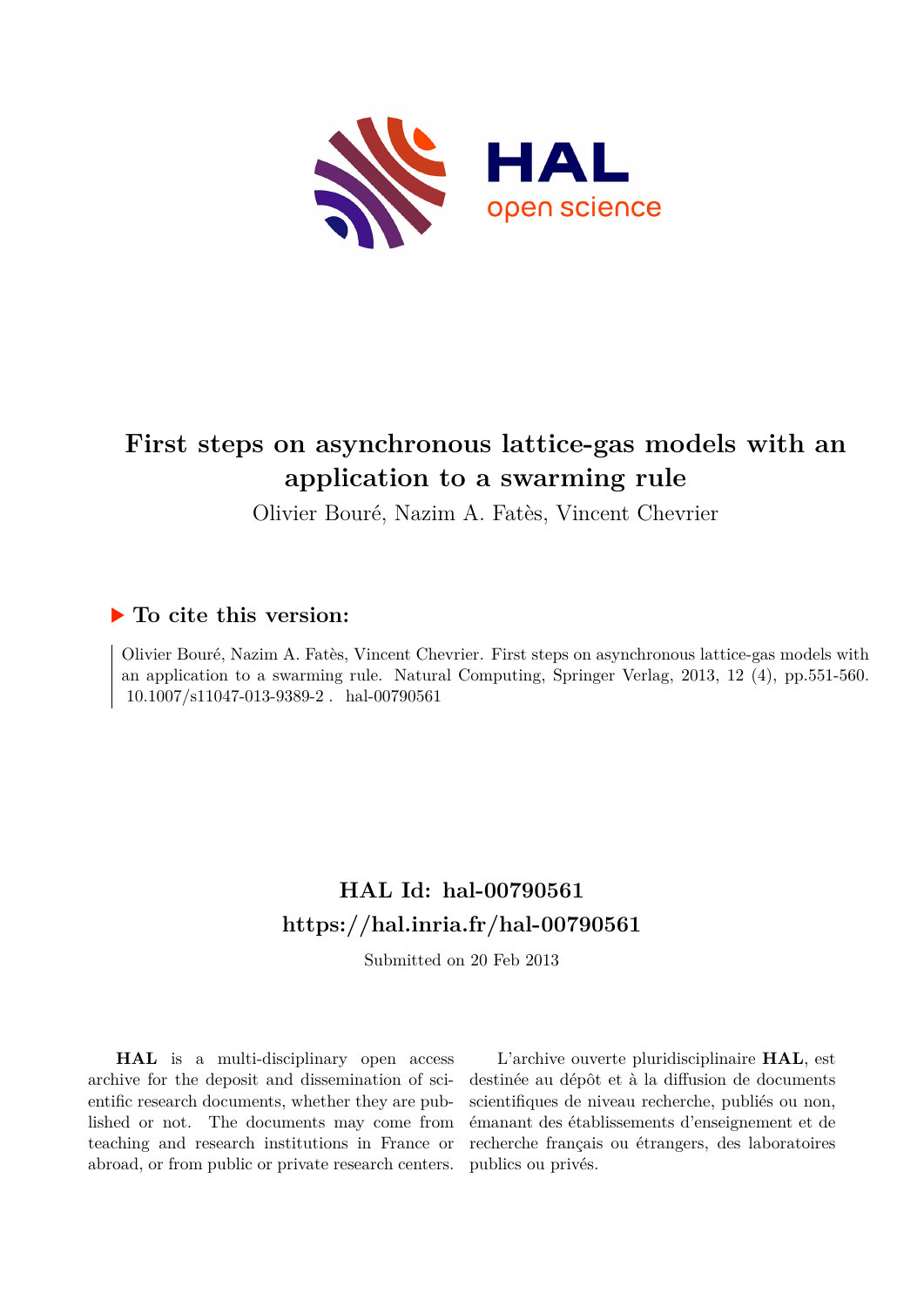# First steps on asynchronous lattice-gas models with an application to a swarming rule

Olivier Bouré, Nazim Fatès, Vincent Chevrier Universit´e de Lorraine– INRIA Nancy–Grand Est – LORIA

#### Abstract

Lattice-gas cellular automata are often considered as a particular case of cellular automata in which additional constraints apply, such as conservation of particles or spatial exclusion. But what about their updating? How to deal with non-perfect synchrony? Novel definitions of asynchronism are proposed that respect the specific hypotheses of lattice-gas models. These definitions are then applied to a swarming rule in order to explore the robustness of the global emergent behaviour. In particular, we compare the synchronous and asynchronous case, and remark that antialignment of particles is no longer observed when a small critical amount of asynchronism is added.

Keywords: Asynchronous cellular automata, Lattice-Gas cellular automata, Robustness, Swarming behaviour

# 1 Introduction

In the field of discrete dynamical systems, cellular automata (CA) are widely regarded as tools for the simulation of natural phenomena and models of parallel computing. Indeed, their discrete and spatially-extended structure makes them computationally simple models yet capable of displaying a wide range of complex behaviours. However, the use of discrete models may also induce peculiar behaviours that are rather related to the regularity of the system than to the pure interactions of composing entities [15]. For this reason, it is necessary to take into account the robustness of models, that is, to evaluate the stability of their behaviour when external disturbances and structural changes are applied. If various perturbations have been studied for binary CA [5, 11], the study of robustness for more elaborate models, such as lattice-gas cellular automata, is still a largely fallow issue.

Lattice-gas cellular automata (LGCA) are a particular case of CA, historically designed to simulate fluid dynamics, used in numerous applications from crowds dynamics [17] to cellular motion [8]. They rely on the representation of particles that travel through the lattice according to the successive application of the interaction step  $(I)$  – which reorganises particles within cells – and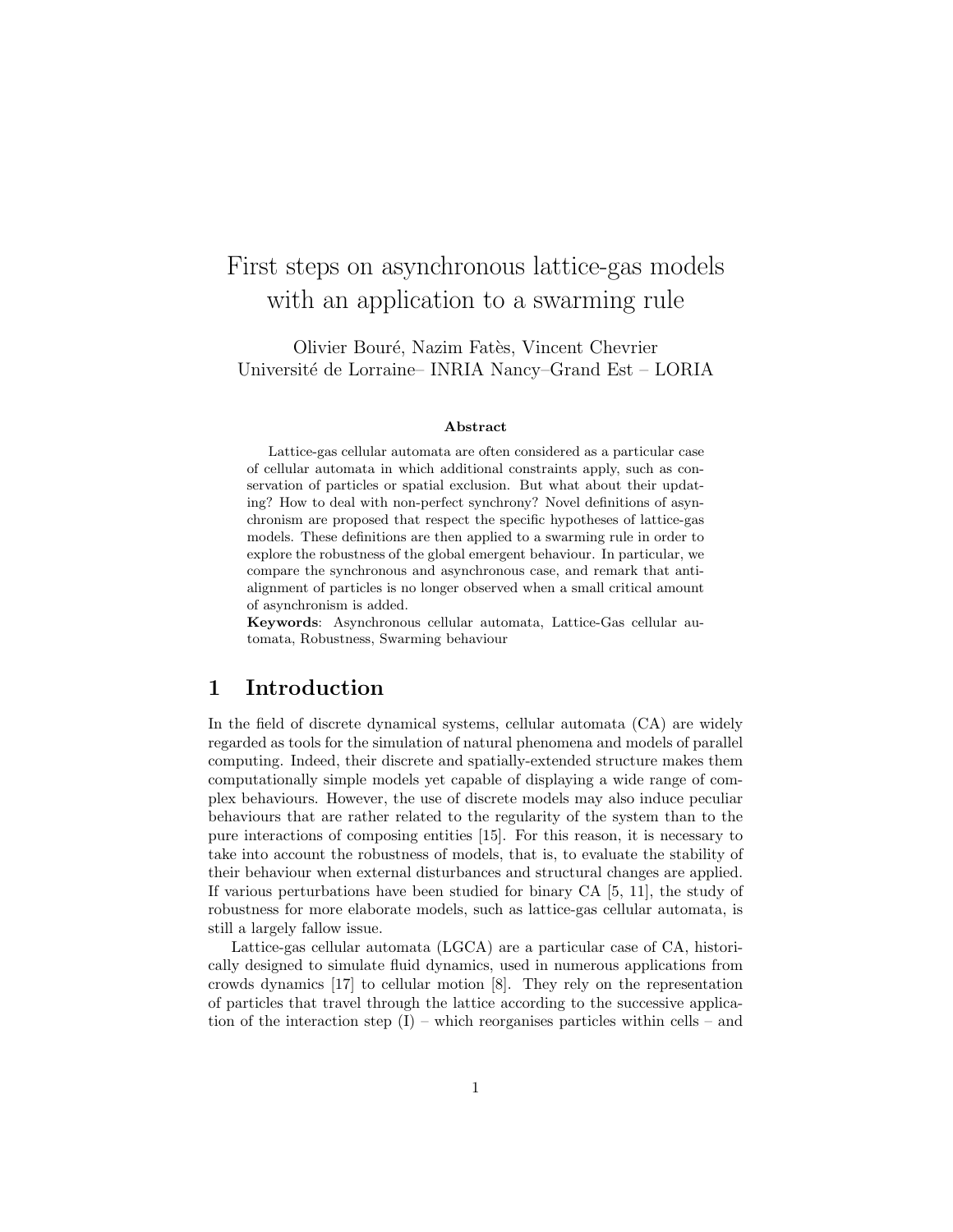the propagation step  $(P)$  – which displaces particles towards the corresponding neighbours. LGCA differ from classical CA as their structure is based on additional principles, such as the conservation or the spatial exclusion of particles. In order to study their robustness, one must thus ask: are CA tools for studying robustness compatible with the LGCA principles? And if not, which perturbations to consider that take into account the specificity of LGCA? As a start, we propose in Sec. 2 to investigate this question in the scope of a perturbation of the updating scheme, by discussing the characteristics of both LGCA and asynchronism with a view to introduce a first definition of asynchronous LGCA.

#### 1.0.1 The robustness to asynchronism.

As far as discrete models are concerned, questioning the synchronous updating scheme is a case in point. While initial studies only considered a simultaneous updating of all components, recent years have seen an increasing interest in asynchronous CA models, where the perfect synchrony hypothesis is relaxed. Robustness boils down to exploring how much of the CA behaviour is related to the synchronous scheme, and how much comes intrinsically from the individual rule [16]. The introduction of asynchronism led to the observation of a wider variety of behaviours that arise from different updating schemes, including phase transitions [5, 13] and thus a better understanding of CA models. Similarily, studying LGCA models in the light of asynchronism may exhibit novel behaviour, display the models limit or even reveal synchrony-related issues. In Sec. 3 we give an example of such approach for a well-known LGCA model with a swarming rule introduced by Deutsch [10], and compare the behaviour under synchronous and asynchronous updating scheme.

#### 1.0.2 Synchronous singularities.

The perturbations of the updating scheme exhibited a phenomenon of interest: the existence of synchronous singularities, that is, behaviours for which the synchronicity of the model is a necessary condition. Examples of such phenomena include periodic patterns in the *Game of Life* [4, 12], several Elementary CA [13] and even the spatially-extended Prisoner's Dilemma [14]. From those examples, one may wonder that such observations can be only made in systems with an ad hoc deterministic transition rule, or whether it can also occur for models of natural phenomena, such as LGCA.

To illustrate this question, we focus on Deutsch's LGCA model of swarming [10]. This model, inspired by the biological phenomenon of swarming, uses a stochastic interaction rule which favours the local alignment of particles with the neighbouring cells. Starting from a random inital configuration, it has been observed that the behaviour generally converges to a global consensus in the directions of particles (provided that the alignment strength is high enough). However, a high density of particles led to a paradoxical observation [6]: configurations where most particles have opposite directions with the neighbouring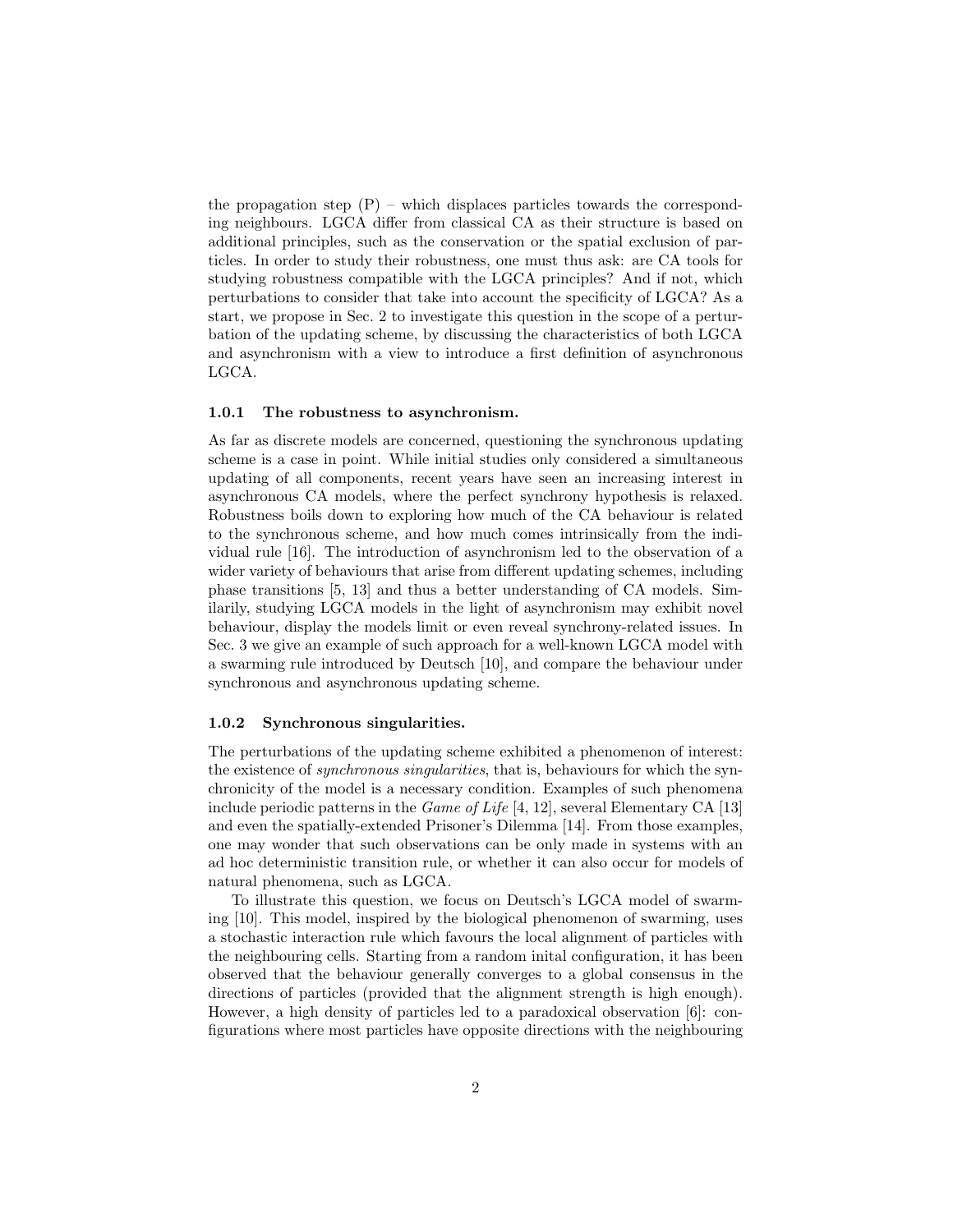

Figure 1: Phenomenon occurring in a synchronous LGCA with an alignment interaction rule. A black triangle represents one particle present in a channel, and white an empty channel.

cells. If the stability of this configuration can be explained in the synchronous case, as displayed in the Fig. 1, one may note that the behaviour is intuitively dependent on the synchronous updating scheme. Thus the question: to which extent is this behaviour robust to an asynchronous mode? Can it be considered as synchronous singularity?

We study these questions for the LGCA model of swarming, by using quantitative and analytical approaches in Sec. 4. We then discuss the role of asynchronism in discrete dynamical systems in Sec. 5, based on our definitions and experimental results.

# 2 Defining asynchronous lattice-gas cellular automata

There exists a wide range of interpretations and definitions given to asynchronism [2, 5], and even more diverse resulting behaviours. The problem we encounter here is that the LGCA system we want to "make asynchronous" is a lattice-gas cellular automaton which, in spite of its compatibility with the classical CA definition, includes additional hypotheses that needs to be conserved when changing the updating scheme. Let us now present how we tackle this problem formally.

## 2.1 Definition of lattice-gas cellular automata

By definition, lattice-gas cellular automata are particular CA, where:

- the cellular space  $\mathcal{L} = {\{\mathbb{Z}/L \cdot \mathbb{Z}\}}^2$  is a 2-dimensional square lattice of length L with periodic boundary conditions.
- the neighbourhood  $(n_i)_i \in [1,4] = \{(1,0); (0,1); (-1,0); (0,-1)\}$  associates to a cell  $c \in \mathcal{L}$  the set of its four nearest neighbours.

In a LGCA, each cell is connected to its neighbours via *channels* through which particles can travel. Cell configurations  $\vec{x}_c = (x_i(c))_{i \in [1,4]}$  are therefore represented as a vector of the numbers of particles contained by each of its channels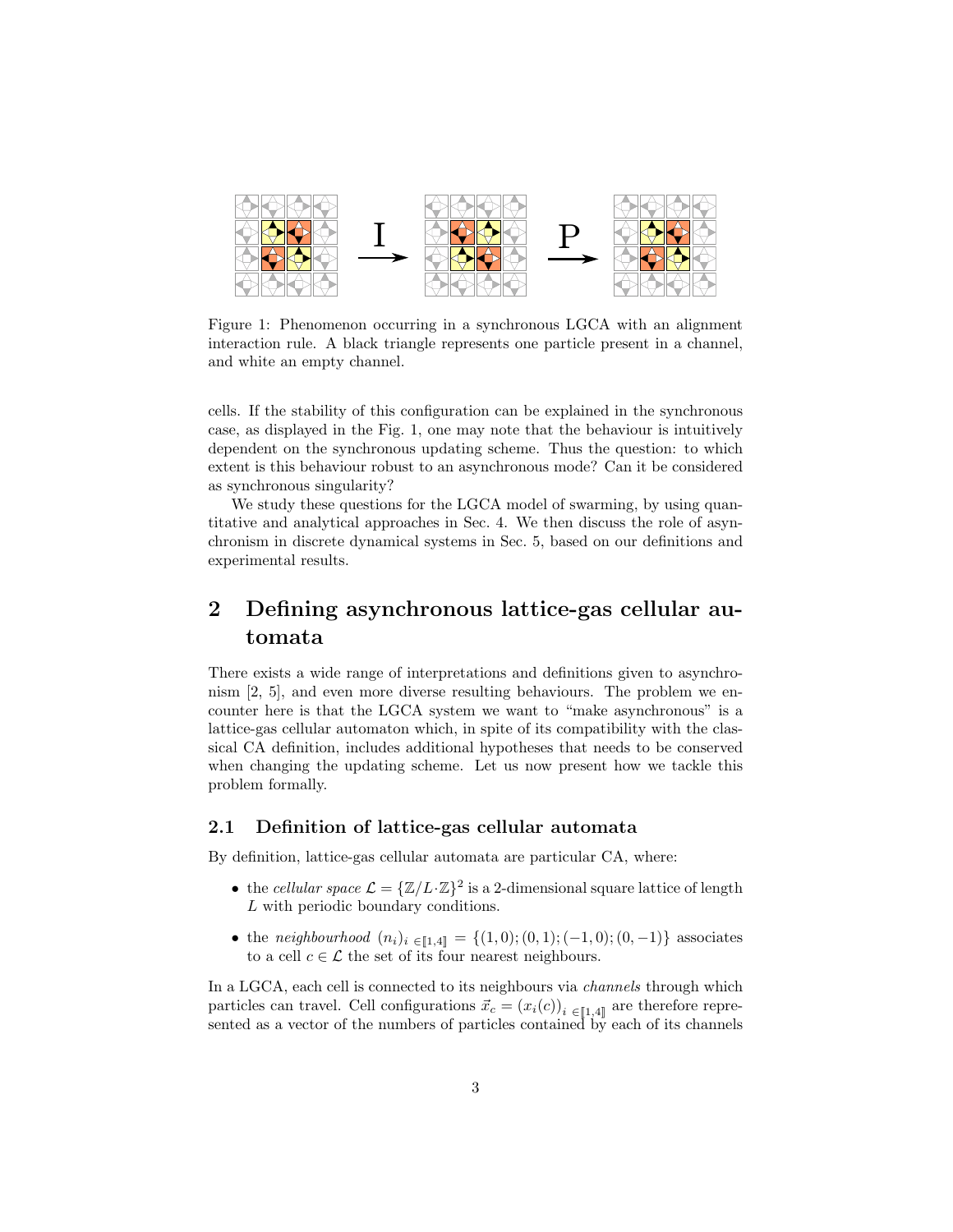$x_i(c) \in \mathbb{N}$ . The dynamics of LGCA is determined by the successive application of two global transitions:

1. The interaction step reorganises particles within cells according to a transition function  $f_I$ , which applies to the configuration of a cell and its neighbourhood:

$$
\forall c \in \mathcal{L}, \ \vec{x}_c^{\mathcal{I}} = f_{\mathcal{I}}(\vec{x}_c, \vec{x}_{c+n_1}, \dots, \vec{x}_{c+n_4}). \tag{1}
$$

2. The propagation step displaces particles from the channels of a cell to the corresponding neighbours:

$$
\forall c \in \mathcal{L}, \ \forall i \in [\![1, 4]\!], \ x_i^{\mathcal{P}}(c) = x_i^{\mathcal{I}}(c - n_i). \tag{2}
$$

In addition, we consider two fundamental constraints which we want to keep valid under an asynchronous updating scheme: the *particle exclusion* – channels may contain at most one particle, and are therefore considered as either empty (state 0) or full  $(1)$  – and the *particle conservation* – particles must always be conserved when they interact and propagate<sup>1</sup>.

## 2.2 Which asynchronism?

For this work, we will consider  $\alpha$ -synchronism [13, 5] which follows the general definition: at each time step, each component updates according to the regular transition function with probability  $\alpha$ , or remains unchanged using the identity function with probability  $1-\alpha$ . This updating scheme provides us with a useful control parameter, the *synchrony rate*  $\alpha$ , allowing for a continuous control of the updating scheme from evolution in perfect synchrony ( $\alpha = 1$ ) to quasi-sequential updates  $(\alpha \rightarrow 0)$ .

The global transition function of LGCA from a time t to  $t + 1$  is constituted of two steps, interaction and propagation, applied successively to all cells. When we want to apply asynchronism, we need to properly define the meaning of "updating" and "remaining unchanged" in terms of computation. Does asynchronism apply to the sole interaction? To the propagation? Shall we consider these transitions as correlated, independent?

To address this issue, we propose as a starting point three possible implementations of asynchronism:

- (1) asynchronous interaction : the interaction is applied with a probability  $\alpha_{\text{I}}$ , called the *interaction rate*. The propagation is always applied.
- (2) asynchronous propagation : the interaction is always applied, but the propagation is applied with a probability  $\alpha_{\rm P}$ , called the *propagation rate*.

<sup>&</sup>lt;sup>1</sup>Note that our particle-oriented interpretation of the system resembles  $Totally Asymmetric$ Simple Exclusion Processes (TASEP) [9].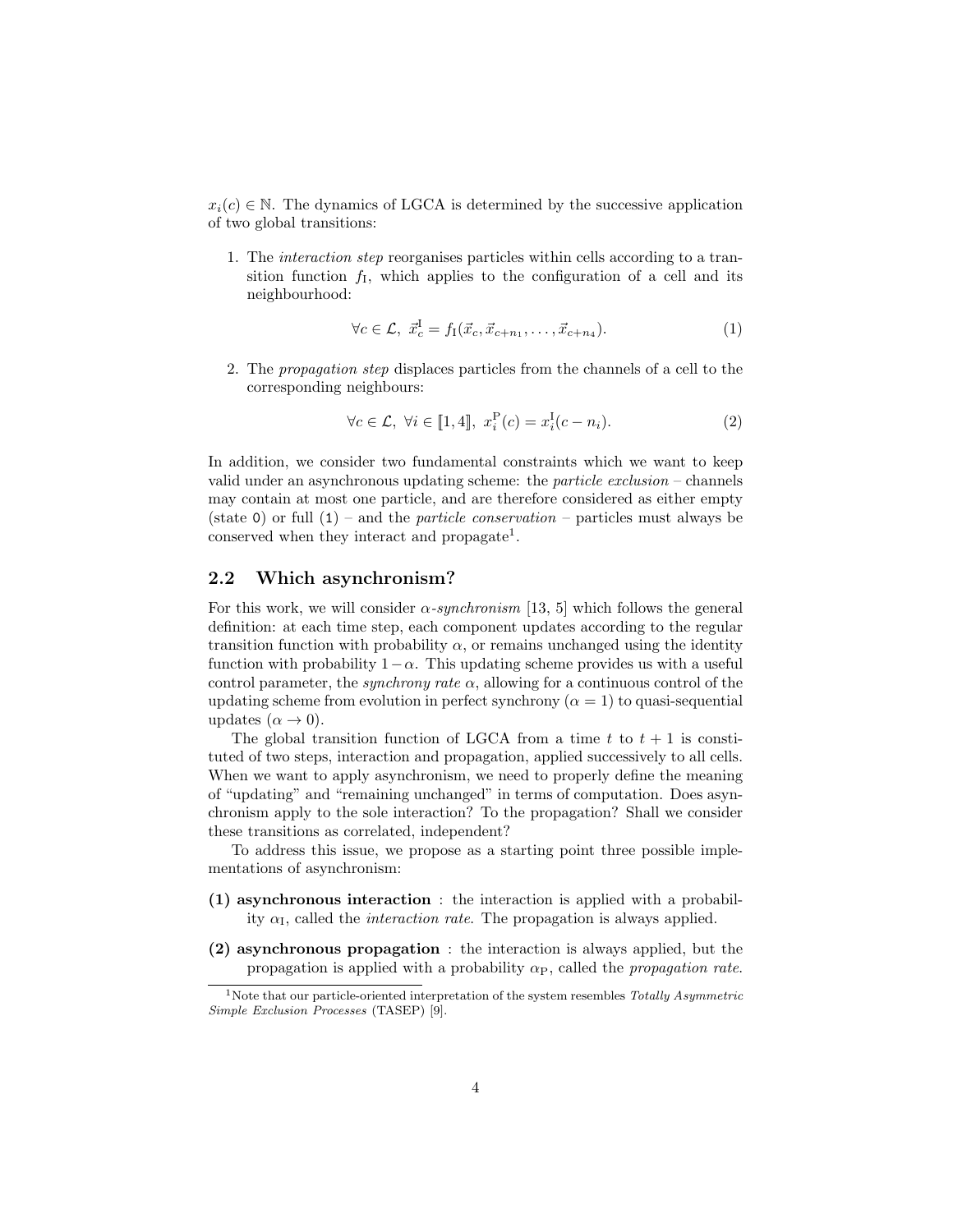

Figure 2: Representation of the propagation step along one channel direction in a sample of five cells, for different updating schemes and situations of particles. Darker cells are not selected for update. (a) is the synchronous classical case,  $(b,c)$  the asynchronous case without the particle-conserving changes and  $(d,e)$ our proposition for an asynchronous propagation.

(3) correlated interaction and propagation : for each cell, interaction and propagation are both applied with a probability  $\alpha_{\rm C}$ , otherwise none of them is applied.

However, if the asynchronous interaction (1) can be implemented without problem as the interaction rule itself is particle-conserving, desynchronising the propagation (2, 3) is not a straightforward operation and requires further reflection.

#### 2.2.1 Conserving particles during the propagation.

Let us first consider the case where asynchronous propagation is simply determined as the application of the transition rule with probability  $\alpha_{\rm P}$ , and identity function with probability  $1 - \alpha_P$ . In LGCA models, there is no actual means for a given cell to know whether its neighbours are selected for update or not. This is problematic as we need this type of information to decide whether to propagate the state of a channel or not (see Fig. 2-b and -c).

In other contexts, similar issues have often been solved by adapting the model with special constructs: for instance, Adachi *et al.* were able to perform universal computation asynchronously by introducing additional states [1]. Similarly, several models of agent-based CA introduced additional steps to take into account asynchronous updates (e.g. transactional CA [19], influence-reaction [3]). In the case of LGCA, our proposition here consists in modifying the point of view of the asynchronous propagation function by considering no longer the cells but the channels as the base components of the system. We first select randomly the cells which are to be updated, and then determine from non-selected cells which channels are *free*, and thus updated, and which are *blocked* and remaining unchanged. We now specify the formal definitions of asynchronous interaction and propagation using selection functions.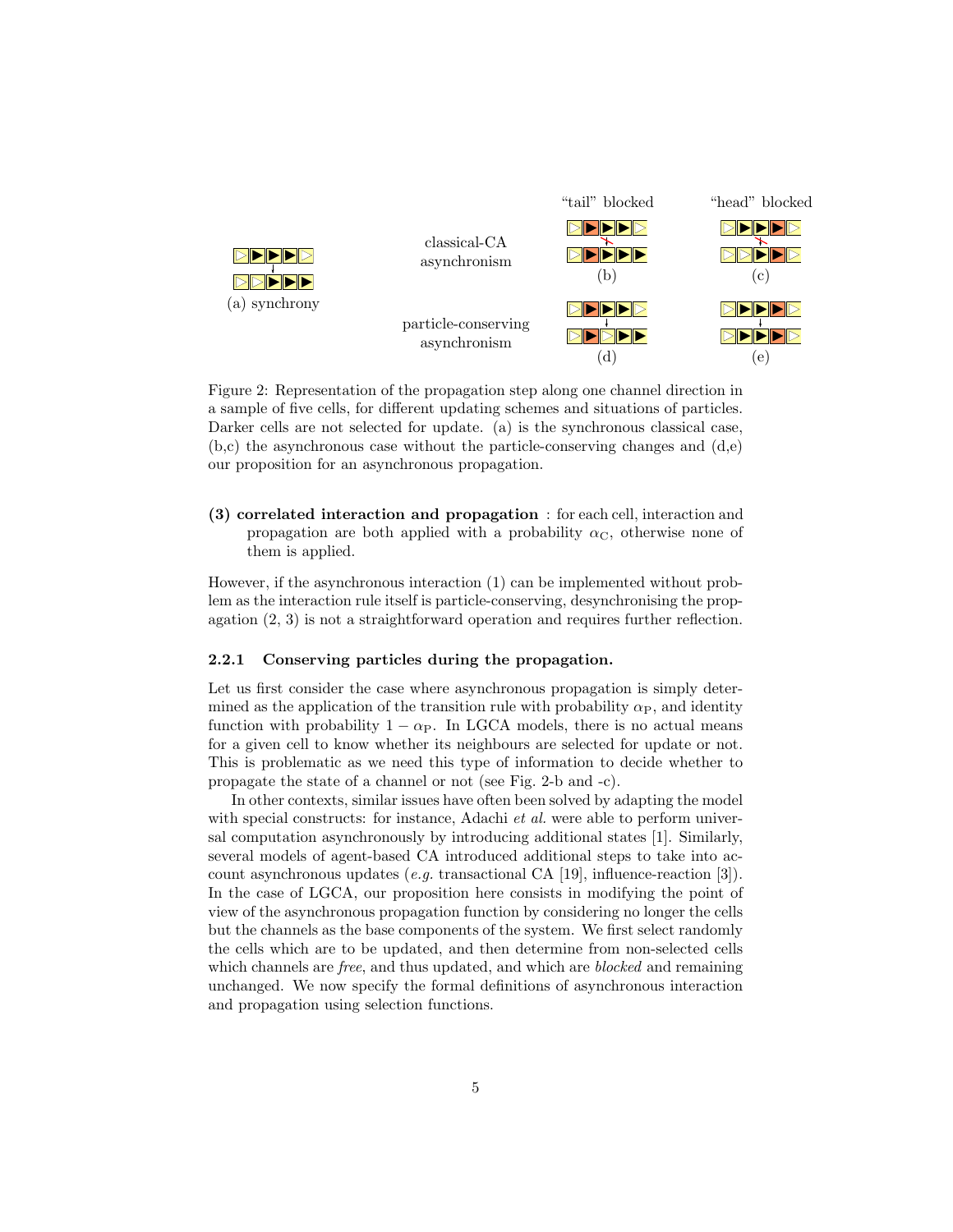## 2.3 Definition of an asynchronous LGCA

#### 2.3.1 Interaction step.

We introduce a *selection function*  $\Delta_{\mathcal{I}} : \mathbb{N} \to \mathcal{P}(\mathcal{L})$  which associates to each time t the subset of cells to be updated during the interaction step, where each cell has a probability  $\alpha_I$  to be selected. The interaction transition function becomes :  $\forall t \in \mathbb{N}, \ \forall c \in \mathcal{L}, \ \mathcal{N} = \{n_1, \ldots, n_4\}$ :

$$
\vec{x}_c^{\text{I}} = f_{\Delta_1}(\vec{x}_c, \vec{x}_{c+n_1}, \dots, \vec{x}_{c+n_4}) = \begin{cases} f_1(\dots) & \text{if } c \in \Delta_1(t) \\ \vec{x}_c & \text{otherwise.} \end{cases} \tag{3}
$$

Note that when  $\alpha_{\text{I}} = 1$ , the system is equivalent to the synchronous version, whereas when  $\alpha_{\text{I}} = 0$  the system corresponds to a ballistic propagation, that is, particles never change direction.

#### 2.3.2 Propagation step.

First, we need to determine which cells update, and which remain unchanged. Similarly to asynchronous interaction, we introduce a selection function  $\Delta_P$ :  $\mathbb{N} \to \mathcal{P}(\mathcal{L})$  which returns for time t the subset of cells to be updated during the propagation step, where each cell has a probability  $\alpha_{\rm P}$  to be selected. In addition, we define  $\mathcal{B}^t \subset [1, 4] \times \mathcal{L}$  as the set of *blocked channels*, which will remain unchanged between times t and  $t + 1$ . To build this set, we state that a channel  $(i, c)^t$  (channel i of cell c at time t) is blocked if it contains a particle  $(x_i^t(c) > 0)$ , and if one of the two conditions is true:  $(C1)$  its containing cell c is not selected for update, or  $(C2)$  its destination channel is blocked. We thus have:

$$
(i, c)^{t} \in \mathcal{B}^{t} \text{ if } \left(x_{i}^{t}(c) > 0\right) \text{ and } \begin{cases} c \notin \Delta_{\mathcal{P}}(t) & (C1) \\ \text{or} \\ (i, c + n_{i})^{t} \in \mathcal{B}^{t} & (C2) \end{cases}
$$

The construction of  $\mathcal{B}^t$  describes a general relation between particles. It can be implemented with a recursive algorithm: once a channel is blocked because of condition  $(C1)$ , the chain of the channels that "point" to this one must be also blocked if they contain a particle because of condition  $(C2)$  (see Fig. 2-e). The propagation transition function therefore becomes:

$$
x_i^{\mathcal{P}}(c) = \begin{cases} x_i^{\mathcal{I}}(c) & \text{if } (i, c) \in \mathcal{B}^t \\ 0 & \text{if } (i, c) \notin \mathcal{B}^t \text{ and } (i, c - n_i) \in \mathcal{B}^t \\ x_i^{\mathcal{I}}(c - n_i) & \text{otherwise.} \end{cases}
$$
(4)

Note that when  $\alpha_P = 1$ , the system is equivalent to the synchronous version, whereas when  $\alpha_P = 0$  the particles will continue reorganising within cells but are never propagated and thus never leave their cell.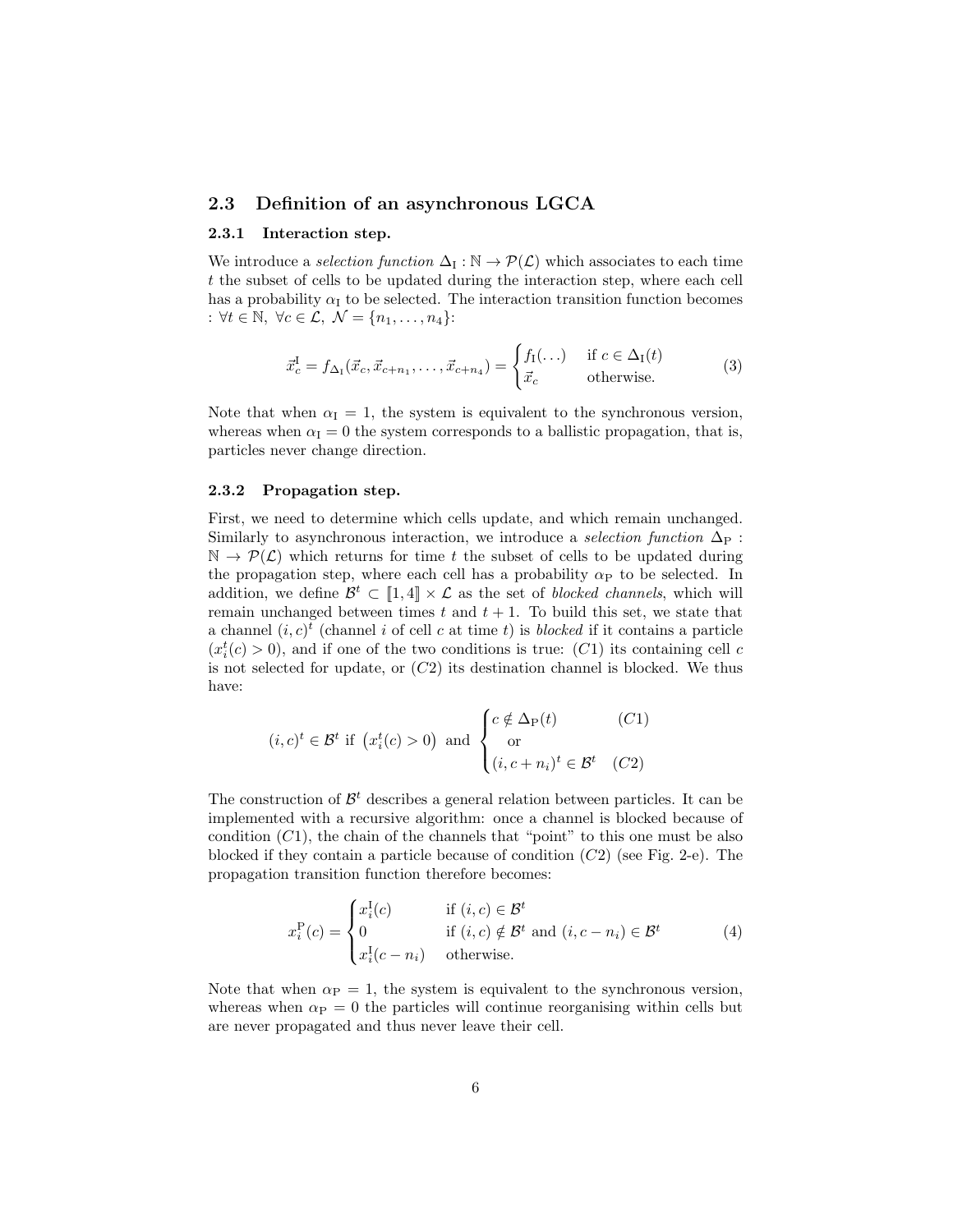

Figure 3: Example of the application of the swarm interaction rule for the central cell. Left: typical states for a cell and its neighbours, with neighbouring fluxes and the resulting director field  $D_c(\vec{x})$  of the center cell. Right: possible outputs and their associated alignment  $\gamma$ , along with a table of approximated probabilities for different values of  $\sigma$ .

# 3 Application to a swarming rule

We now want to apply our definitions on a particular LGCA model to observe the effects of asynchronism. We choose to consider the LGCA swarming model, borrowed from the works of Deutsch et al. [10], which describes a probabilistic swarming interaction rule in which each cell tend to reorganise its particles according to the neighbourhood predominant directions. The probability for a given cell configuration  $\vec{x}_c$  to reorganise into  $\vec{x}_c^{\text{I}}$  is given by:

$$
P(\vec{x}_c \to \vec{x}_c^I) = \frac{1}{Z} \exp\left[\sigma \cdot \vec{J}_c(\vec{x}^I) \cdot \vec{D}_c(\vec{x})\right] \cdot \delta(\vec{x}_c, \vec{x}_c^I)
$$
(5)

where:

- Z is the normalisation factor, so that  $\sum_{\vec{x}_c} P(\vec{x}_c \to \vec{x}_c^I) = 1$ .
- $\sigma \in \mathbb{R}^+$  is the *alignment sensitivity*.
- $\vec{J}_c(\vec{x}^I)$  is the *flux* in cell c, the resulting vector of particle directions.
- $\vec{D}_c(\vec{x})$  is the *director field*, the sum of cell  $\vec{x}_c$  neighbours' flux.
- $\delta(\vec{x}_c, \vec{x}_c^I) = 1$  if cell configurations  $\vec{x}_c$  and  $\vec{x}_c^I$  have same number of particles, 0 otherwise. This ensures conservation of particles.

Starting from a random initial configuration of density  $\rho$ , where  $\rho$  is the probability for each channel to contain a particle, we need only to set the parameter  $\sigma$  to determine the local interaction rule (see Fig. 3 for a practical application). This limits the parametric space to the  $(\rho, \sigma)$  plane, allowing for a complete exploration of the different qualitative behaviours that the model may display.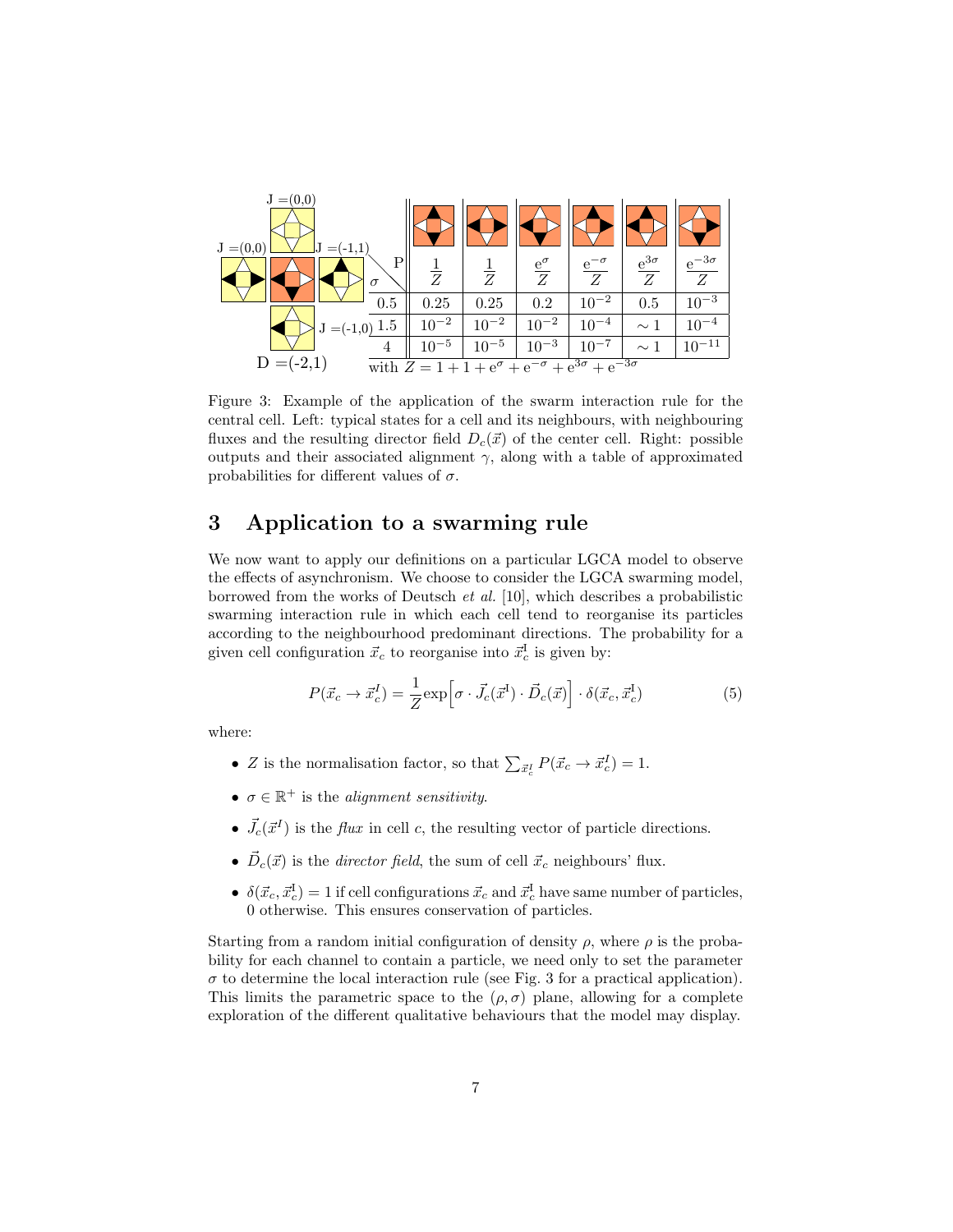## 3.1 Experimental protocol

Mainly two monitoring approaches have been used to observe the emergence of ordered behaviours in this lattice-gas swarming model<sup>2</sup>:

- As a visualisation method, we monitor the  $flux$  visualisation, which intends to render the resulting flux of each cell by associating a colour to each direction. A zero-flux cell is represented in white, while other types of flux show a different color for each corresponding cardinal point: N (green), N-E (lime), E (yellow), S-E (orange), S (red), S-W (magenta), W (blue), N-W (cyan).
- As an order parameter, we use the *mean alignment*  $\overline{\gamma}$  to express whether particles are in average aligned with the flux of their neighbours:

$$
\overline{\gamma}(\vec{x}) = \frac{1}{k(\vec{x})} \sum_{c \in \mathcal{L}} \frac{1}{\text{card}(\mathcal{N})} J_c(\vec{x}) \cdot D_c(\vec{x}) \tag{6}
$$

where  $k(\vec{x}) = \sum_{c \in \mathcal{L}} k(\vec{x}, c)$  is the total number of particles. Its value varies in [−1, 1]:  $\overline{\gamma} = 1$  indicates that all particles are aligned, and for  $\overline{\gamma} = -1$ , all particles are antialigned.

In order to identify an organisation of the behaviour, these two monitoring devices work well together: the order parameter  $\overline{\gamma}$  allows us to track and detect changes of behaviours over large samples, and the visualisation makes for a global and efficient reading of the spatial organisation of particles. In this manner, we intend to observe both quantitatively and qualitatively the changes of behaviour that may occur when applying the asynchronism to the lattice-gas swarming model.

## 3.2 Recapitulation of the synchronous behaviour

It has been previously observed that, using different values for the alignment sensitivity  $\sigma$  and the initial density  $\rho$ , the behaviour splits into two distinct phases, the first random and chaotic, the second organised and stable/periodic [10]. This transition has moreover been partially confirmed analytically via a mean-field approach [7].

However, the main interest of this particular model of swarming is that, in spite of a simple and stochastic updating rule, a wide variety of behaviour may arise. Indeed in a previous work, we studied experimentally the organisation phenomenon for a finite-size system and showed the organised phase may result in several distinct stable patterns of global particle organisation [6] (see Fig. 4). To be more precise, we proved that despite the system being ergodic – meaning that it evolves freely in the configuration space and will visit every configurations in asymptotic simulation times – the system quickly converge to metastable

<sup>2</sup> for a more complete set of monitoring tools, see [6].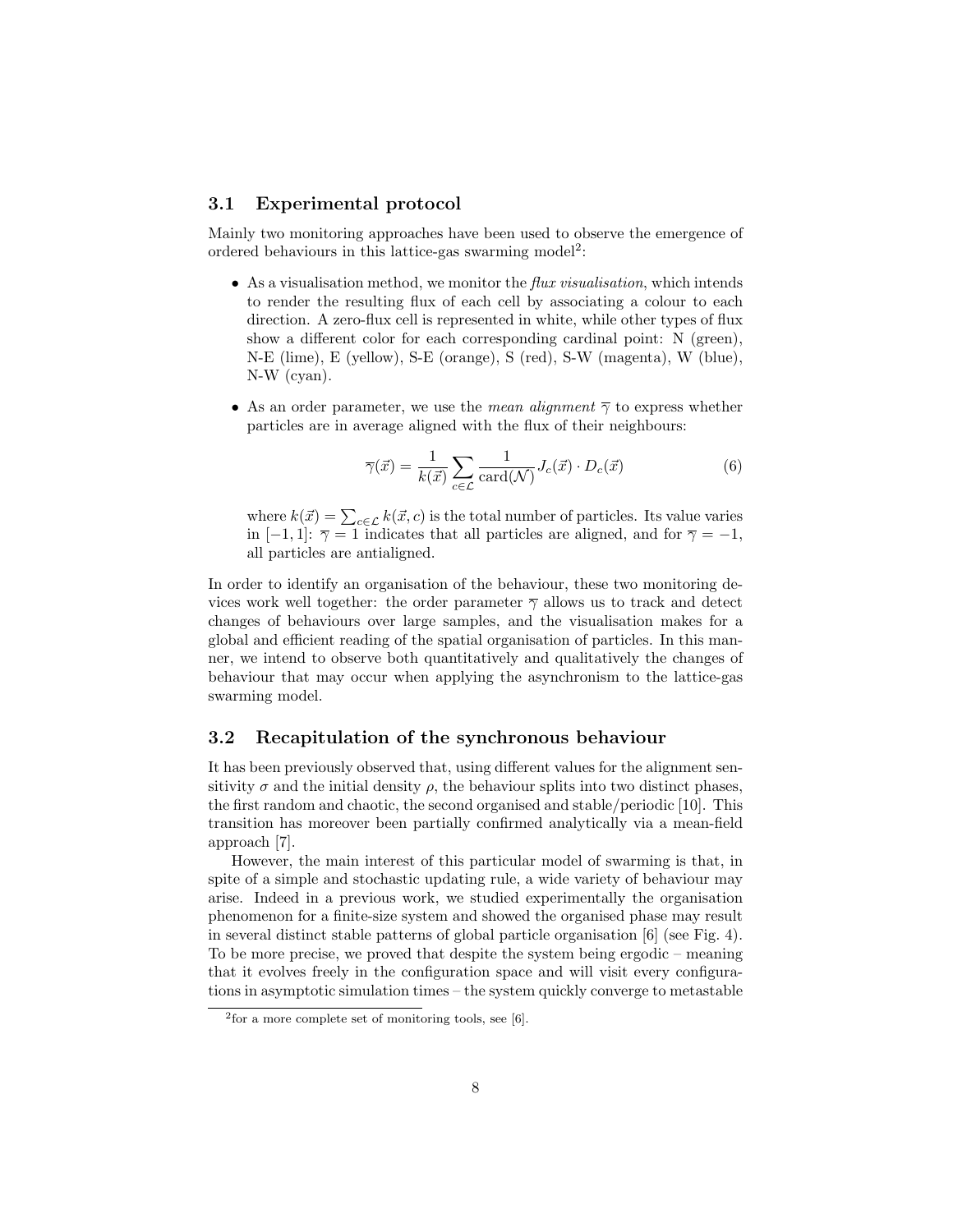patterns, in which it will remain until random fluctuations allow the configuration to "escape" this behaviour and reach another pattern after relatively many iterations.

We identified, besides random configurations, three *minor patterns*, which we related to side-effects of small lattice sizes  $(L < 50)$ , and three major patterns which can be observed for particular input parameters in most lattices. Therefore in the rest of the paper, we will suppose that the lattice size is at least  $L = 50$  in order to minimise the appearance of minor patterns and concentrate our observations on major patterns, which are closer to the general behaviour of the system. The major patterns are:

- Checkerboard (CB): local groups of alterning cells with two particles which are antialigned with the neighbours' fluxes<sup>3</sup>. This pattern typically occurs for high densities ( $\rho \approx [0.4, 0.5]$ ) and is associated with a strongly negative mean alignment ( $\overline{\gamma} \sim -1$ ).
- Diagonal stripe (DS): a moving diagonal band of particles pointing in two orthogonal directions, that loops over the lattice boundaries. This pattern is mostly observed for "intermediate" values of the parameters (for example  $\sigma = 1.5, \rho = 0.2$ , and is associated with a strongly positive alignment  $(\overline{\gamma} \sim 1).$
- Clusters (CL): several distinct clusters of aligned particles, traveling in all directions. This pattern occurs mostly for high sensitivities ( $\sigma \approx [3, 4]$ ) and is associated with a positive alignment ( $\overline{\gamma} \in [0, 1]$ ).

Interestingly, each of these major patterns behaviours can be associated with a particular region of the parametrical diagram  $(\rho, \sigma)$  shown in Fig. 4. This means that in practice, for a given set of parameters and a large lattice, only one type of pattern will usually be observed in reasonable simulation times (around  $t \sim 1000$ ). As a result, we will now consider that the definition of the system's behaviour in the form of these patterns stands as a good approximation, which can be used to quantify the robustness of the behaviour to asynchrony. More precisely, we are interested in knowing whether their appearance depends on a perfectly synchronous updating, or if it is also valid for small perturbations of the updating scheme.

## 3.3 Exploration of the asynchronous behaviour

With two control parameters (density  $\rho$  and sensitivity  $\sigma$ ) and three types of asynchronism  $(\alpha_{\text{I}}, \alpha_{\text{P}}, \alpha_{\text{C}})$ , the task of describing the effects of asynchronism on the behaviour of a LGCA is difficult, due to the size of the configuration space. As a preliminary study, we therefore propose to focus our observations on three parametrical points, each corresponding to typical settings for the three major patterns previously introduced. Using a square lattice of size  $L = 50$ 

<sup>&</sup>lt;sup>3</sup>This pattern resembles the checkerboard-like configurations observed *e.g.* in asynchronous binary CA with a minority rule and a Von Neumann neighbourhood [18].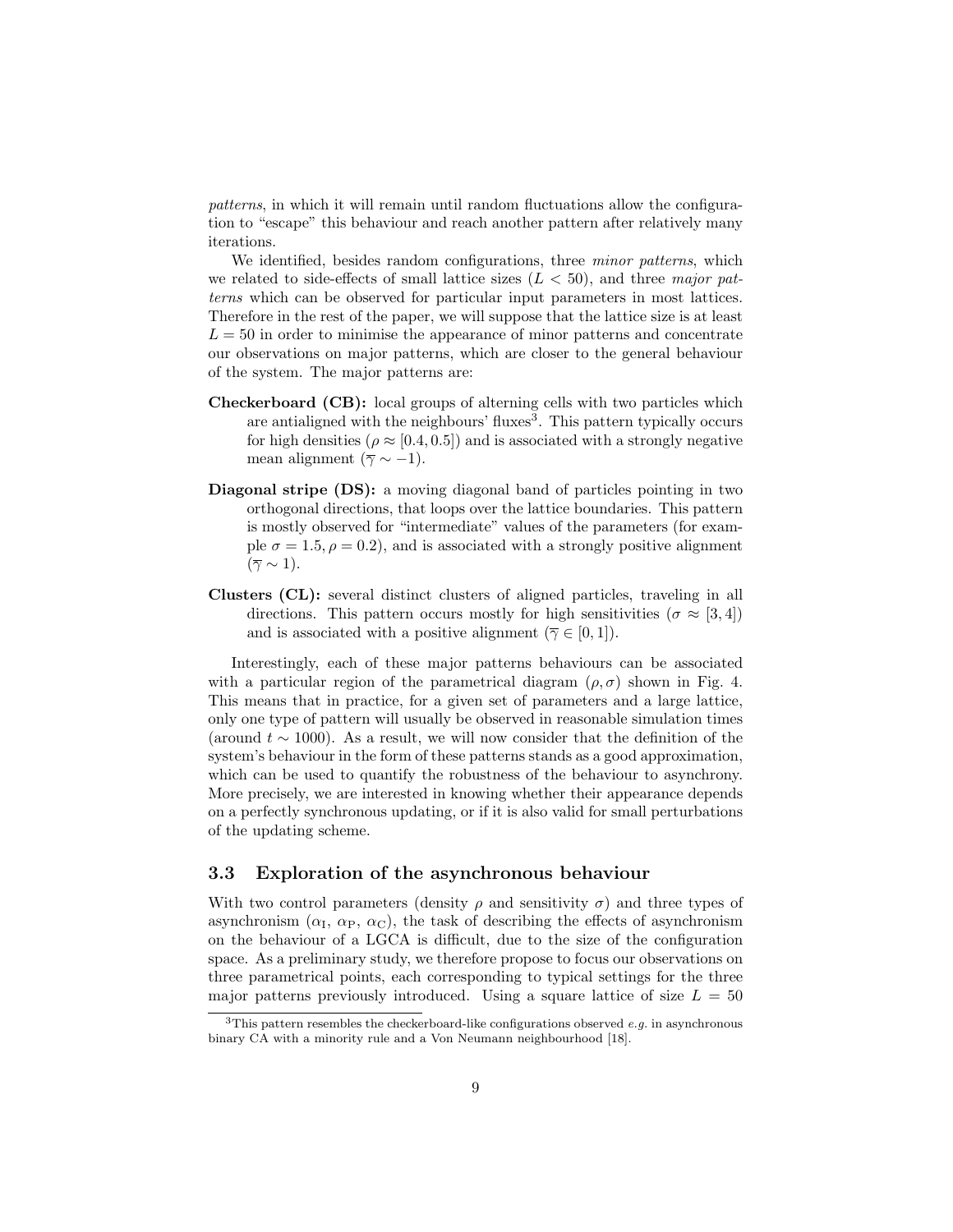

Figure 4: Spatial distribution of the different patterns in the sensitivity-density parametric plane. The red circles and line display the measured transition for the ordering phenomena. Each pattern (CL for clusters, CB for checkerboards, DS for diagonal stripes) is associated to a typical configuration and an approximate region of appearance.

over  $t = 5000$  iterations, we want to observe whether the expected pattern still emerges from a random initial configuration, and compare the result for each of the different updating schemes.

#### 3.3.1 Asynchronous interaction.

Three observations can be made (see Fig. 5-a):

- 1. For the diagonal stripe, the asynchronous interaction  $(\alpha_I < 1)$  has no apparent effects on the pattern after a long simulation time.
- 2. On the contrary, the checkerboard pattern is very sensitive to asynchronism. Indeed, a small amount of asynchronism ( $\alpha_{\rm I} \approx 0.99$ ) is sufficient to switch the behaviour to a novel pattern, which we call tartan pattern (in reference to the Scottish fabric), formed of crossing vertical and horizontal stripes of aligned particles that loops over the boundaries of the lattice.
- 3. Finally, asynchronous interaction has little to no effects on clusters patterns.

As a consequence, the asynchronous interaction is interesting in the sense that while the aligned patterns appear completely robust, the checkerboard is extremely unstable for  $\alpha_{\text{I}} < 1$  and exhibit a new unobserved pattern.

## 3.3.2 Asynchronous propagation.

The three tested patterns displayed a change of behaviour for a small amount of asynchronism (see Fig. 5-b):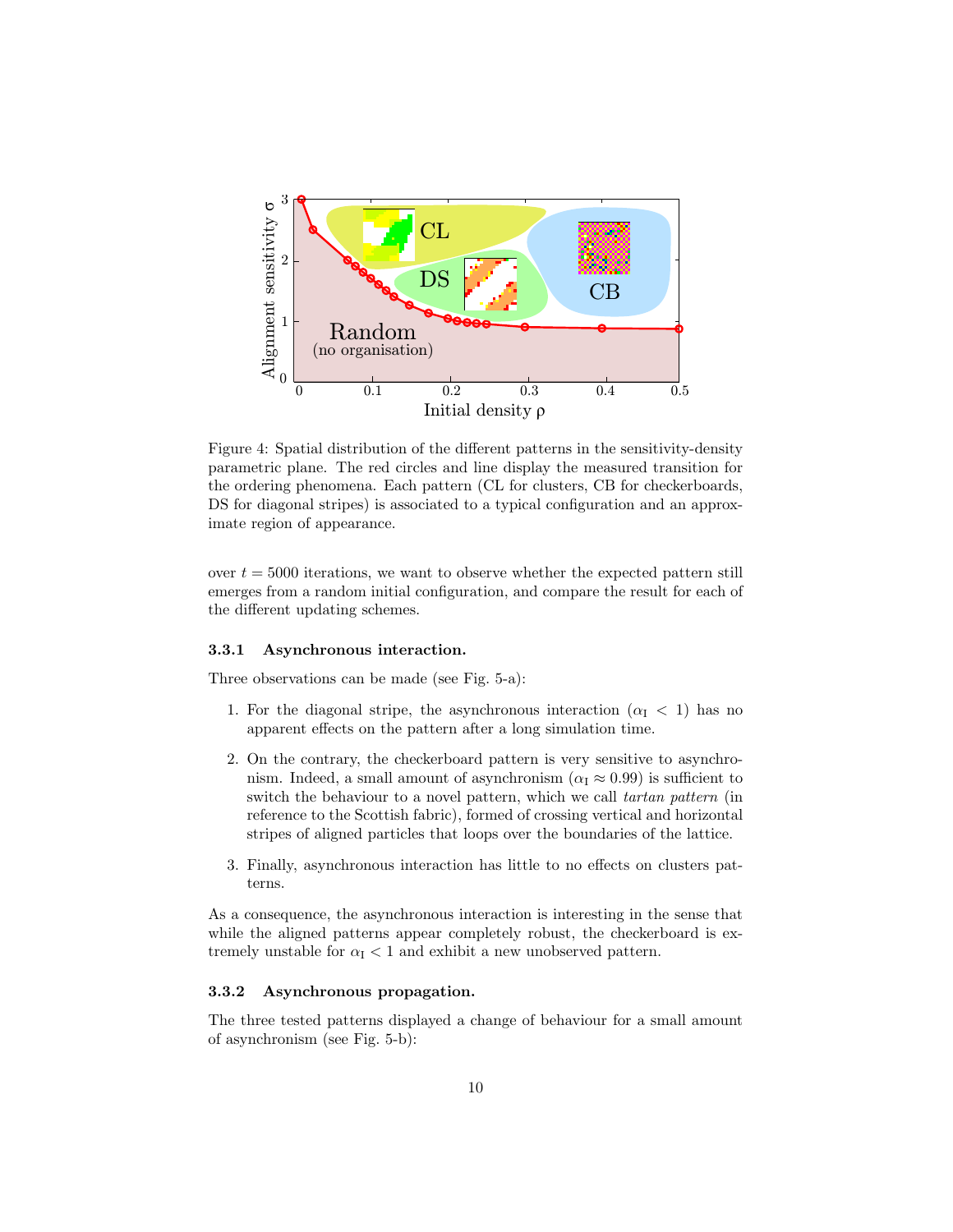

Figure 5: (Colours online) Evolution of the main patterns for different interaction (propagation) rate values  $\alpha_I$  ( $\alpha_P$ , respectively). Configuations are obtained from random initial configurations run for 5000 steps for typical values of  $\sigma$  and  $\rho$ (DS:  $\{\sigma = 1.5; \rho = 0.2\}$ , CB:  $\{\sigma = 1.5; \rho = 0.45\}$ , CL:  $\{\sigma = 4; \rho = 0.2\}$ ). The simulations and visualisations are realised with FiatLux, a CA simulator in Java  $(http://fiatlux.loria.fr).$  11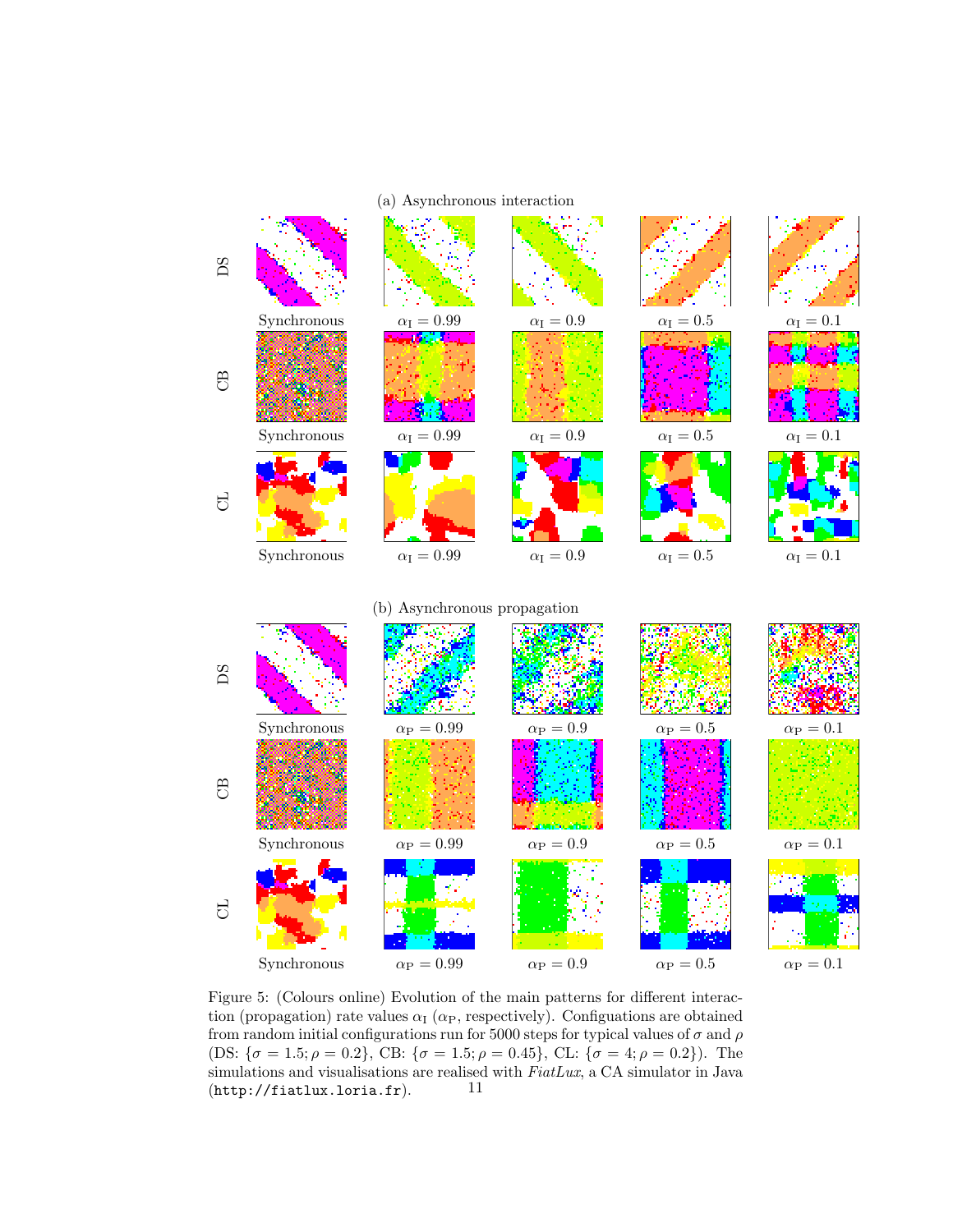- 1. The diagonal stripe appears for high  $\alpha_P$  but is soon ( $\alpha_P < \sim 0.9$ ) replaced by "semi-random" patterns, where some order regularly appears in some parts of the lattice and disappears, but never stabilises.
- 2. The checkerboard pattern is very unstable and quickly transforms into the tartan pattern, even for high synchrony rates  $\alpha_{\rm P}$ .
- 3. The clusters pattern is destabilised and transforms into the tartan pattern.

Contrary to the asynchronous interaction, asynchronous propagation has a notable effect on each pattern. But where the diagonal stripe show some degree of robustness for  $\alpha_P \in [0.9, 1]$ , the clusters as well as the checkerboard both seem to disappear for high  $\alpha_P$  in favour of the tartan pattern.

#### 3.3.3 Correlated interaction and propagation.

Similar experiments have been applied to the correlated updating scheme: the behaviours are very close to the effects asynchronous propagation. Indeed, given that (1) the asynchronous interaction has no effect on either the diagonal stripe pattern or the clusters, (2) the changes observed for the checkerboard are close if not identical for both asynchronisms, this result is somehow "expected".

#### 3.3.4 Synthesis.

Observations on the swarming model, which was thought rather robust in the first place due to the stochastic rule and self-organisation phenomena, highlighted the high dependence between the type of updating scheme and the stability of each pattern. For instance, we observed that there exist (1) differences between patterns in their robustness to asynchronism (e.g. diagonal stripe versus checkerboard under asynchronous interaction) and (2) differences between types of asynchronism in their effects on the system's behaviour  $(e.g.$  diagonal stripe under asynchronous interaction and propagation).

Moreover, these observations do not allow us to solve directly the question of whether there exists a fundamental change of behaviour between perfect synchrony ( $\alpha = 1$ ) and quasi-synchrony ( $\alpha = 1^-$ ).

# 4 Is the synchronous behaviour a singularity?

In order to investigate further the question of whether the checkerboard is a synchronous singularity, complementary approaches are necessary to give a estimation of the robustness of the behaviour for infinitesimally small perturbations  $(\alpha < 1)$ .

## 4.1 Quantification of the transition

To quantify the behaviour around the perfect synchrony, we consider the following conditions: for each pattern, defined by their parameters  $(\rho, \sigma)$  given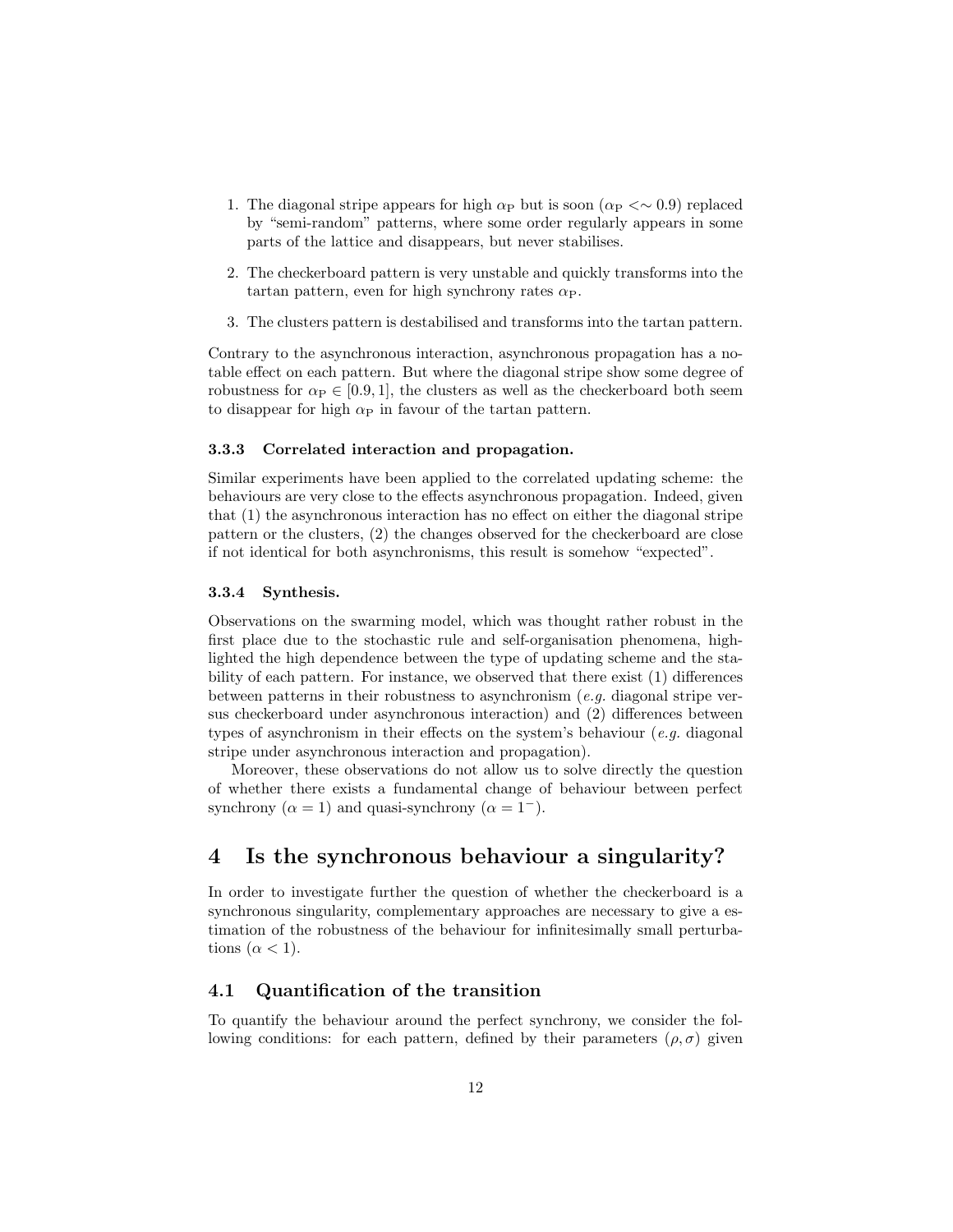

Figure 6: Mean alignment  $\overline{\gamma}$  versus synchrony rate  $\alpha$  for each of the major patterns: diagonal stripe (DS), checkerboard (CB) and clusters (CL).

in Fig. 5, and for each value of  $\alpha_I \in [0.95, 1]$  (respectively  $\alpha_P$ ), we simulate a sample of size  $L = 100$  for  $t = 5000$  iterations, and compute the mean alignment  $\overline{\gamma}$  for the next 100 steps. By averaging this process over 10 samples, we obtain an approximation of the behaviour of parameter  $\overline{\gamma}$  as displayed in Fig. 6.

The plots of the mean alignment  $\overline{\gamma}$  versus the synchrony rate  $\alpha_{\rm I}$  or  $\alpha_{\rm P}$ suggests several observations.

- First, as suggested by our visual observations, the diagonal stripe and clusters patterns do not seem to be affected by the asynchronous interaction.
- This is also true for the clusters pattern under asynchronous propagation, as  $\overline{\gamma}(\alpha_P)$  do not reflect the distinction between clusters and tartan pattern.
- The diagonal stripe under asynchronous propagation shows a continuous decrease of the alignment  $\overline{\gamma}$  as  $\alpha_{\rm P}$  goes down. However, the value converges to a value around  $\overline{\gamma} \sim 0.5$  for  $\alpha_{\rm P} \in [0.1, 0.9]$ , which supports the observation that this behaviour is not completely random.
- Finally, the checkerboard pattern displays a drastic change of behaviour for a very high value of the synchrony rate  $\alpha_I$  (respectively  $\alpha_P$ ). This suggests that the checkerboard behaviour is still robust to an infinitesimal amount of asynchronism, typically  $\alpha_{\rm I} > 0.995$  (resp.  $\alpha_{\rm P} > 0.995$ ).

If these quantitative experiments confirm our manual observations, they also highlight a new result: quite surprisingly, even though the checkerboard pat-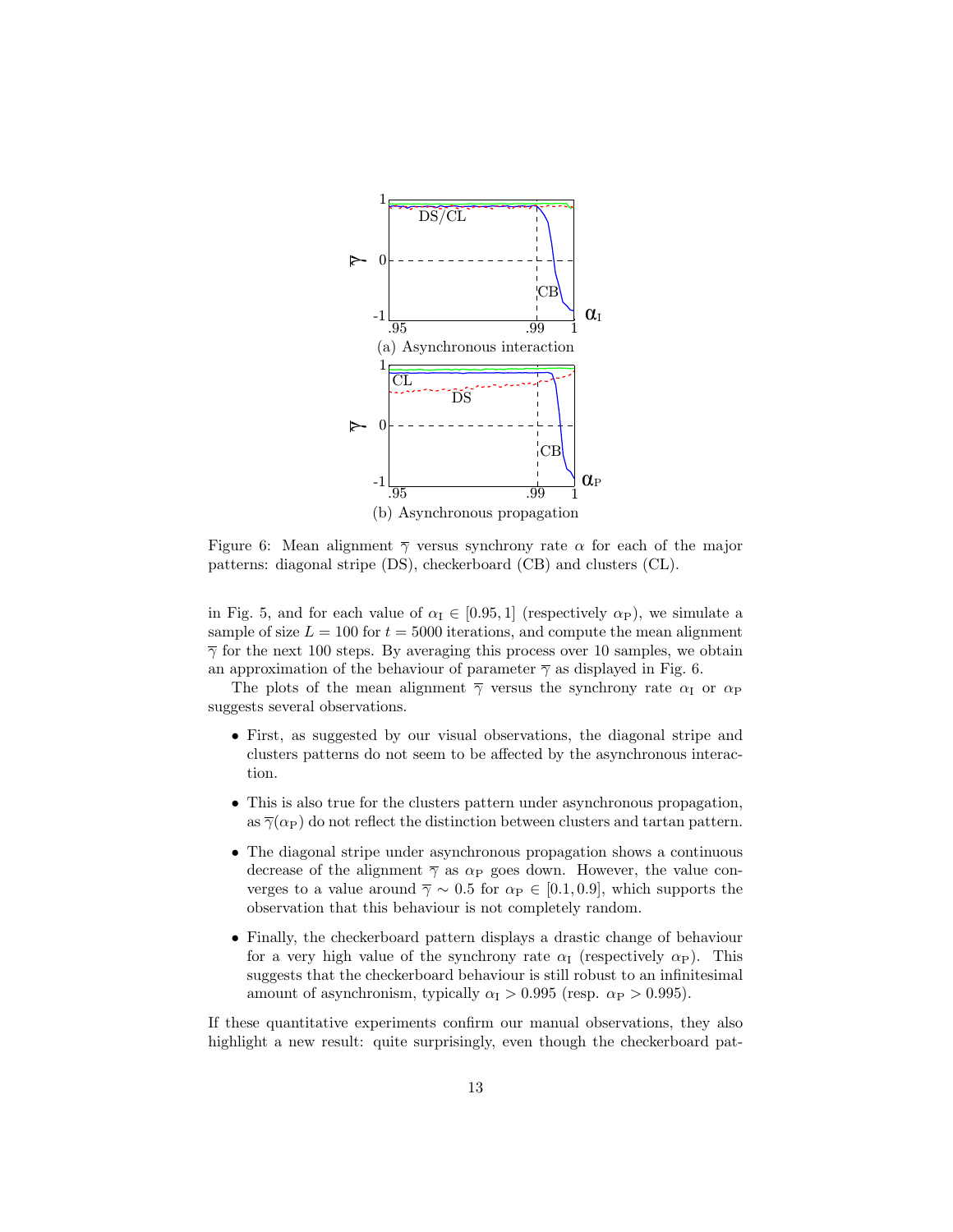

(a) Asynchronous interaction for the diagonal stripe pattern



(b) Asynchronous interaction for the checkerboard pattern

Figure 7: Application of the swarm interaction rule for (a) the diagonal stripe and (b) the checkerboard patterns under asynchronous interaction. Right: possible outputs and their associated probabilities, in the synchronous ( $\alpha_I = 1$ ) and the asynchronous case  $(\alpha_I < 1)$ . The coloured column correspond to the case where the interaction is not applied.

tern is sensible to a change in the updating scheme, it does not seen to be a synchronous singularity, in the sense that it remains stable for values of asynchronism extremely close to perfect synchrony. We now explain this result by considering the effect of asynchronism on a single cell of the pattern.

# 4.2 Microscopic approach to asynchronism effects on patterns

Thanks to the simplicity of the local rule, it is possible to study the change of behaviour in asynchronous interaction for a single cell, by considering a typical pattern configuration and constructing the corresponding transition table. In particular, by comparing the synchronous case  $(\alpha_I = 1)$  to the asynchronous case  $(\overline{\alpha_1} = 1 - \alpha_1 > 0)$ , changes appear in the order of magnitude in the probabilities of each output.

## 4.2.1 Asynchronous interaction in aligned patterns.

In the case of aligned patterns, *i.e.* the diagonal stripe or the clusters, the new probability table shown in Fig. 7a suggests that adding asynchronism in the interaction does not change fundamentally the relative order of magnitude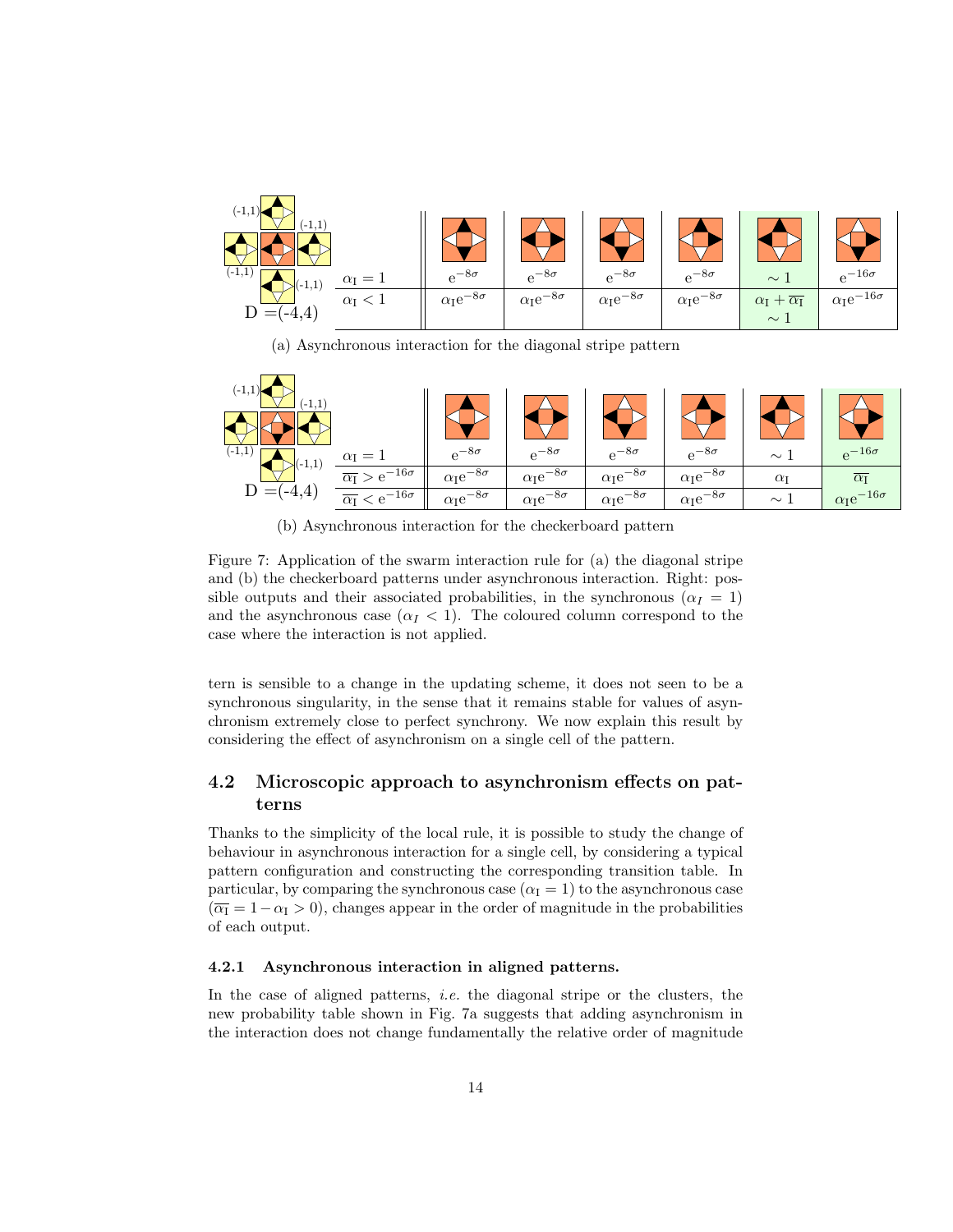between the probabilities of each output. Indeed, the case corresponding to skipping the interaction (the coloured column) is also the most probable output in the synchronous case. As a result, the order of the "most aligned" output is equal to  $\alpha_I + \overline{\alpha_I} \approx 1$ , while all other outputs have their probability multiplied by a factor  $\alpha_{\text{I}}$ . As a consequence, this observation suggests that the asynchronous interaction improves the stability of aligned patterns.

### 4.2.2 Asynchronous interaction in the checkerboard pattern.

On the contrary, in the case of the checkerboard pattern, the probability table in Fig. 7b shows a notable change in the order of magnitude of the probability distribution of outputs. Therefore, for  $\alpha_{\text{I}} < 1$ , while the probability of each output is multiplied by  $\alpha_{\text{I}}$ , the case corresponding to skipping the interaction (the coloured column) is the least probable output in the synchronous case.

The first consequence of this change is that, for a sufficient amount of asynchrony  $(\overline{\alpha}_I \gg e^{-16\sigma})$ , the order of magnitude of the least probable output becomes the most probable one. This result supports the observation of the drastic change of behaviour for the checkerboard pattern.

Second, if we consider this time a small but non-infinitesimal synchrony rate  $\overline{\alpha_1}$  <  $e^{-16\sigma}$ , the transition table of the interaction step is not fundamentally changed, which suggests that the behaviour should be invariant. This remark confirms the observation of the stability of the checkerboard pattern for a synchrony rate  $\alpha_{\rm I} \sim 0.999$ .

#### 4.2.3 Asynchronous propagation.

A microscopic approach to study asynchronous propagation is more difficult. Indeed, if asynchronous interaction only effects on the transition probabilities, the propagation induces impredictable interactions between cells that prevent us from studying the changes on a single cell.

According to the quantitative data and a microscopic approach, we reckon that the checkerboard pattern may not be considered a synchronous singularity for either asynchronous interaction or propagation. This idea is supported by the argument that given that this pattern is stable despite a stochastic updating rule, an infinitesimal perturbation should not fundamentally change the stability of the behaviour. For now, the issue remains open and further high-scale experiments are needed to confirm this hypothesis.

# 5 Discussion

This paper presented a first definition of an asynchronous LGCA, by adapting the concept of asynchronism in classical CA to the principles of a lattice-gas model. We learned that although CA and LGCA share a common synchronous definition, the introduction of asynchronism revealed intrinsic differences. While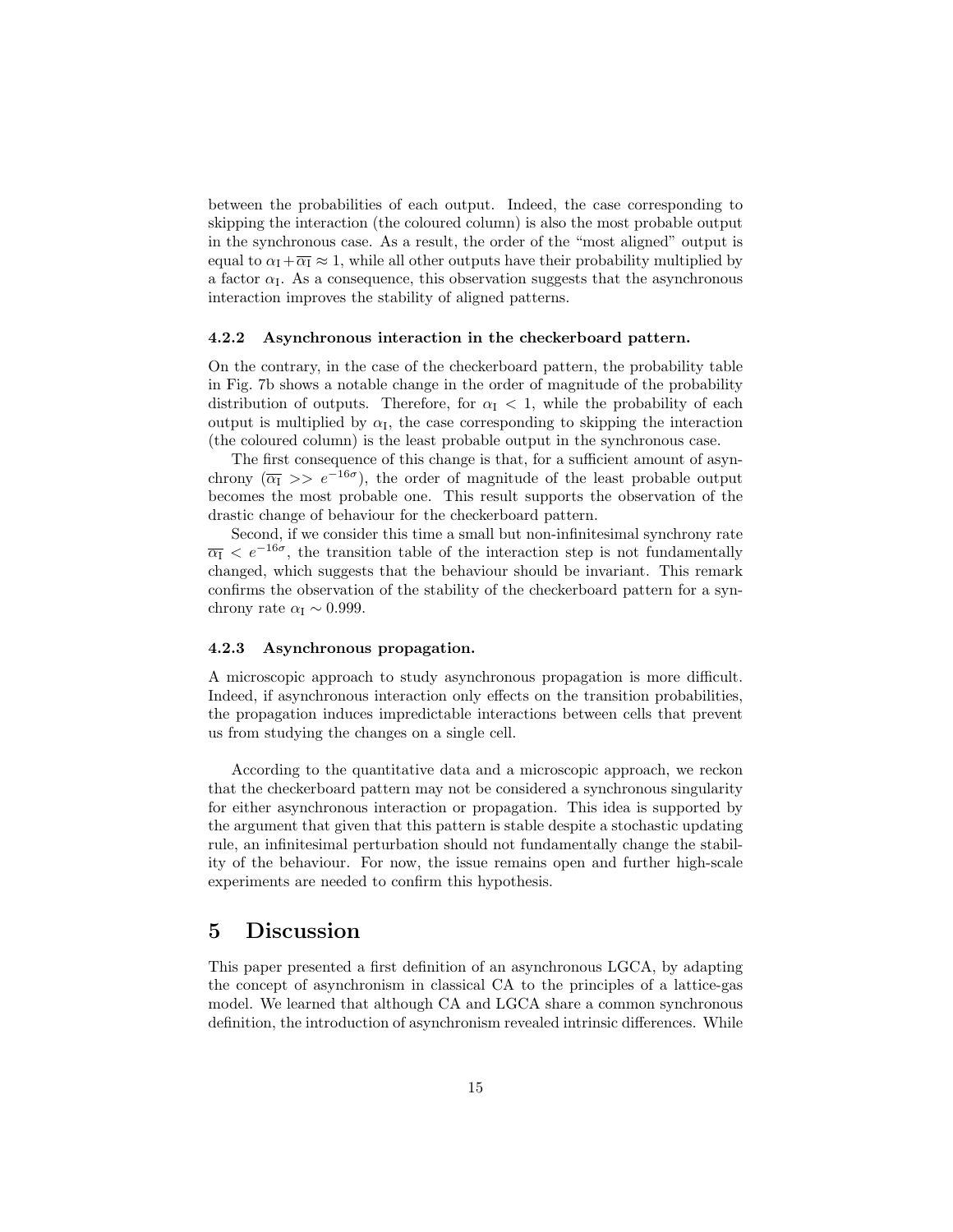CA rely on cell-based transitions, LGCA intend to capture a transport of information between cells. Therefore the conservation and spatial exclusion of particles imposed us to change the modelling point of view and introduce channels as the new base components of the updating scheme.

We applied our definitions to a particular model of swarming, which displayed surprising results:

- 1. All behaviours are not equally robust to asynchrony. For instance, while "aligned" behaviours show some degree of robustness, the checkerboard pattern becomes highly unstable for a very small amount of asynchronism.
- 2. Different definitions of asynchronism have different effects on the dynamics. The asynchronous interaction, which can be seen as an "inertia effect", leaves aligned patterns unchanged. On the contrary, the asynchronous propagation alters drastically the mechanisms of the system and effects can be observed for all behaviours.

As observed before for binary CA [5], the study of the robustness to asynchronism may reveal the relations between the behaviour and the synchronous updating scheme, as well as exhibit new phenomena, such as novel patterns, and reveal singularities. In addition, the effects of asynchronism observed in this paper are based on the assumption of a finite-size lattice. However, the synchronous behaviours are known to be related to resonance effects, dependent on a finite-size square lattice and periodic boundaries [6]. Similarly, the asynchronous behaviours must be questioned by comparing finite and infinite lattices, in order to fully explore the robustness of the behaviour.

In a wider scope, the definitions we proposed here are far from being complete. For instance, in asynchronous propagation, a single particle may block an entire array of particles, which contradicts the locality of events intrinsic to spatially-distributed computing. A possible development of this approach consists in building a model where particles are considered as autonomous agents, with their own perception and decision process.

# References

- [1] Susumu Adachi, Ferdinand Peper, and Jia Lee, Computation by asynchronously updating cellular automata, Journal of Statistical Physics 114 (2004), 261–289.
- [2] Stefania Bandini, Andrea Bonomi, and Giuseppe Vizzari, An analysis of different types and effects of asynchronicity in cellular automata update schemes, Natural Computing (2012), 1–11.
- [3] Selma Belgacem and Nazim Fatès, Robustness of multi-agent models: the example of collaboration between turmites with synchronous and asyn*chronous updating*, Complex Systems  $21$  (2012), no. 3, 165–182.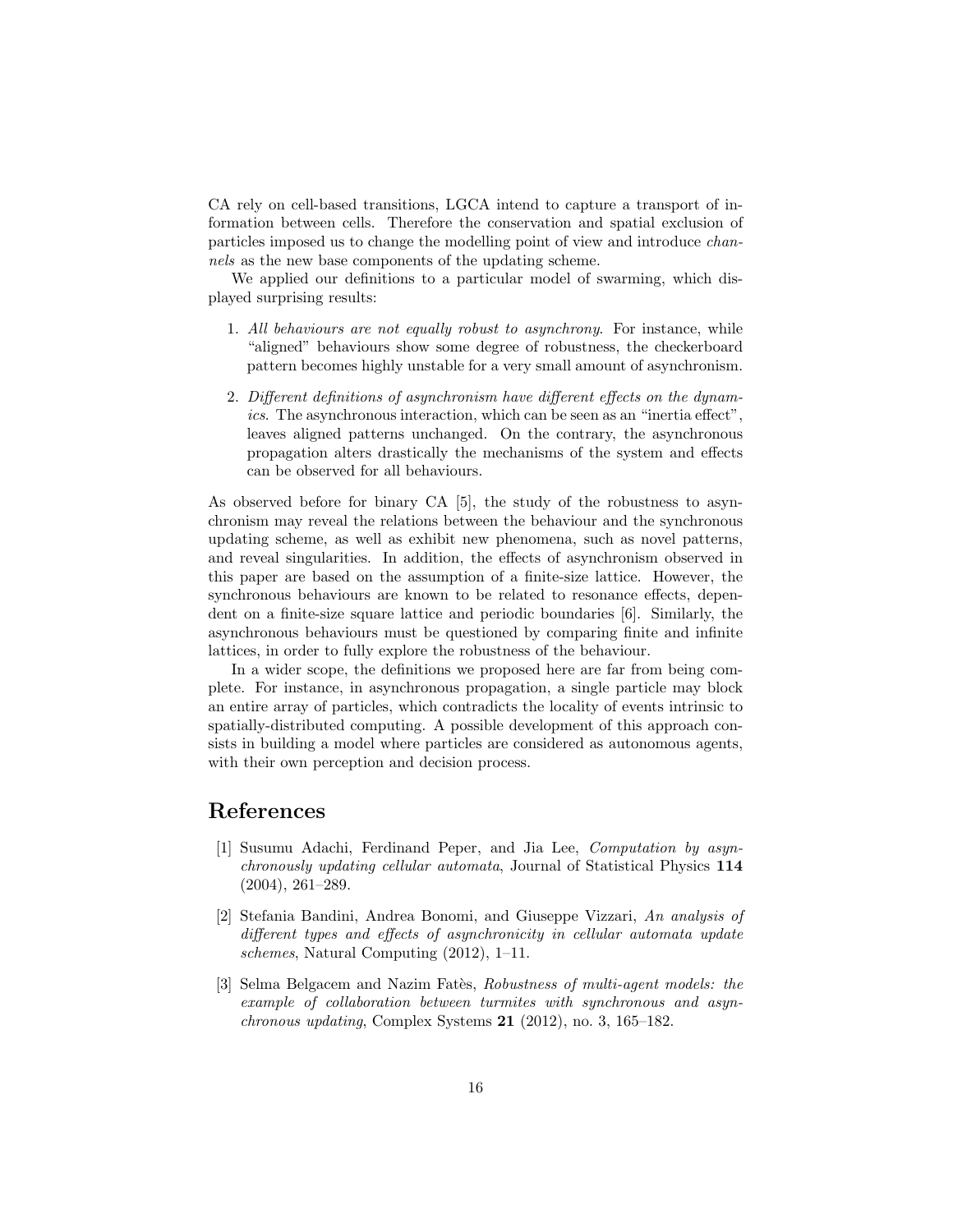- [4] Hendrik J. Blok and Birger Bergersen, Synchronous versus asynchronous updating in the "Game of Life", Physical Review E 59 (1999), no. 4, 3876– 3879.
- [5] Olivier Bouré, Nazim Fatès, and Vincent Chevrier, *Probing robustness of* cellular automata through variations of asynchronous updating, Natural Computing 11 (2012), no. 4, 553–564.
- [6] Olivier Bouré, Nazim Fatès, and Vincent Chevrier, A robustness approach to study metastable behaviours in a lattice-gas model of swarming, Tech. report, LORIA – Inria Nancy Grand-Est – Université de Lorraine, 2013.
- [7] Harmen J. Bussemaker, Andreas Deutsch, and Edith Geigant, Mean-field analysis of a dynamical phase transition in a cellular automaton model for collective motion, Physical Review Letters 78 (1997), no. 26, 5018–5021.
- [8] B. Chopard, J. L. Falcone, R. Razakanirina, A. Hoekstra, and A. Caiazzo, On the Collision-Propagation and Gather-Update Formulations of a Cellular Automata Rule, Cellular Automata, Lecture Notes in Computer Science, vol. 5191, Springer Berlin Heidelberg, Berlin, Heidelberg, 2010, pp. 144+.
- [9] B. Derrida, An exactly soluble non-equilibrium system: The asymmetric simple exclusion process, Physics Reports  $301$  (1998), no. 1-3, 65 – 83.
- [10] Andreas Deutsch, Orientation-induced pattern formation: Swarm dynamics in a lattice-gas automaton model, International Journal of Bifurcation and Chaos 06 (1996), no. 09, 1735–1752.
- [11] Nazim Fatès, Critical phenomena in cellular automata: perturbing the update, the transitions, the topology, Acta Physica Polonica B 3 (2010), no. 2, 315–326.
- [12] \_\_\_\_, Does Life resist asynchrony?, Game of Life Cellular Automata, Springer, 2010, pp. 257–274.
- [13] Nazim Fates and Michel Morvan, An experimental study of robustness to asynchronism for elementary cellular automata, Complex Systems 16  $(2005), 1-27.$
- [14] Carlos Grilo and Luís Correia, *Effects of asynchronism on evolutionary* games, Journal of Theoretical Biology 269 (2011), no. 1, 109–122.
- [15] Bernardo A. Huberman and Natalie Glance, Evolutionary games and computer simulations, Proceedings of the National Academy of Sciences, USA 90 (1993), 7716–7718.
- [16] Thomas E. Ingerson and Raymond L. Buvel, Structure in asynchronous cellular automata, Physica D: Nonlinear Phenomena 10 (1984), no. 1-2, 59 – 68.